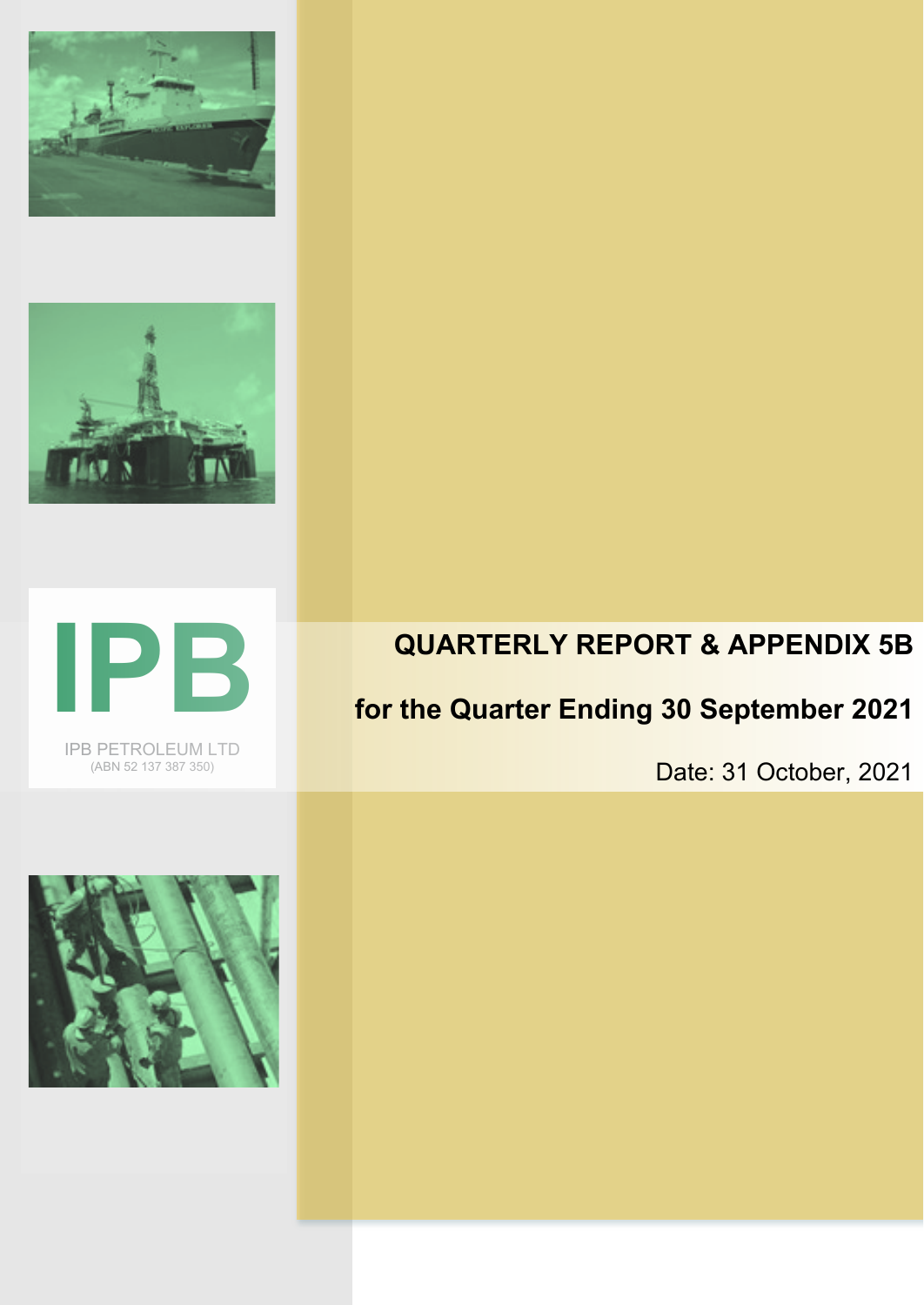

**ASX Code: IPB**

### **SEPTEMBER 2021 QUARTERLY ACTIVITIES REPORT**

#### **SUMMARY OF KEY EVENTS FOR THE QUARTER AND CURRENT STATUS**

- A variation to Farmout and Funding agreement was signed with Quay Resource Investments (Quay) on 30 September 2021.
- Quay have not provided remittances as agreed, and contrary to prior representations to IPB to-date.
- Quay and its business partners have on 31 October 2021, reconfirmed their commitment to the obligations associated with the Farmout and Funding agreement, and have indicated a first transfer of funds should occur this coming week.
- Whilst continuing to work with Quay, IPB will also need to consider other alternative proposals or transactions to cover the circumstances where Quay does not provide remittances on mutually agreed terms.
- Studies and commercial activites associated with Idris continued at a slower pace and IPB continued to remain in contact with key proposed service providers for the proposed drilling of Idris later next calendar year.
- IPB through NERA continued to progress future seismic environmental plan activities

#### **PERMIT WA-424-P (IPB 100%)**

#### **Farmout and Funding Activities and Idris Appraisal Well**

As at the date of this report IPB has not received early remittances from Quay despite signing a variation agreement on 30 september 2021, with drawdowns scheduled and agreed for October 2021.

Quay and its business partners have on 31 October 2021, reconfirmed their commitment to the obligations associated with the Farmout and Funding agreement, and have indicated a first transfer of funds should occur this coming week.

As mentioned above, whilst continuing to work with Quay, IPB will also need to consider other alternative potential proposals or transactions to cover the circumstances where Quay does not provide provide finance on mutually agreed terms or within an acceptable timeframe.

Any altenate proposal may take several or more months to mature.

As Operator of the WA-424-P Joint Venture, IPB aims to award certain key contracts once substantive funding is received. Under current scheduling, IPB is still aiming to be ready to drill Idris by 3<sup>rd</sup> quarter 2022, however this timeframe may slip if funds are not received by Quay within a very short timeframe. Quay has continued to advise IPB that funding is imminent however, as stated above IPB is yet to receive any remittances from Quay.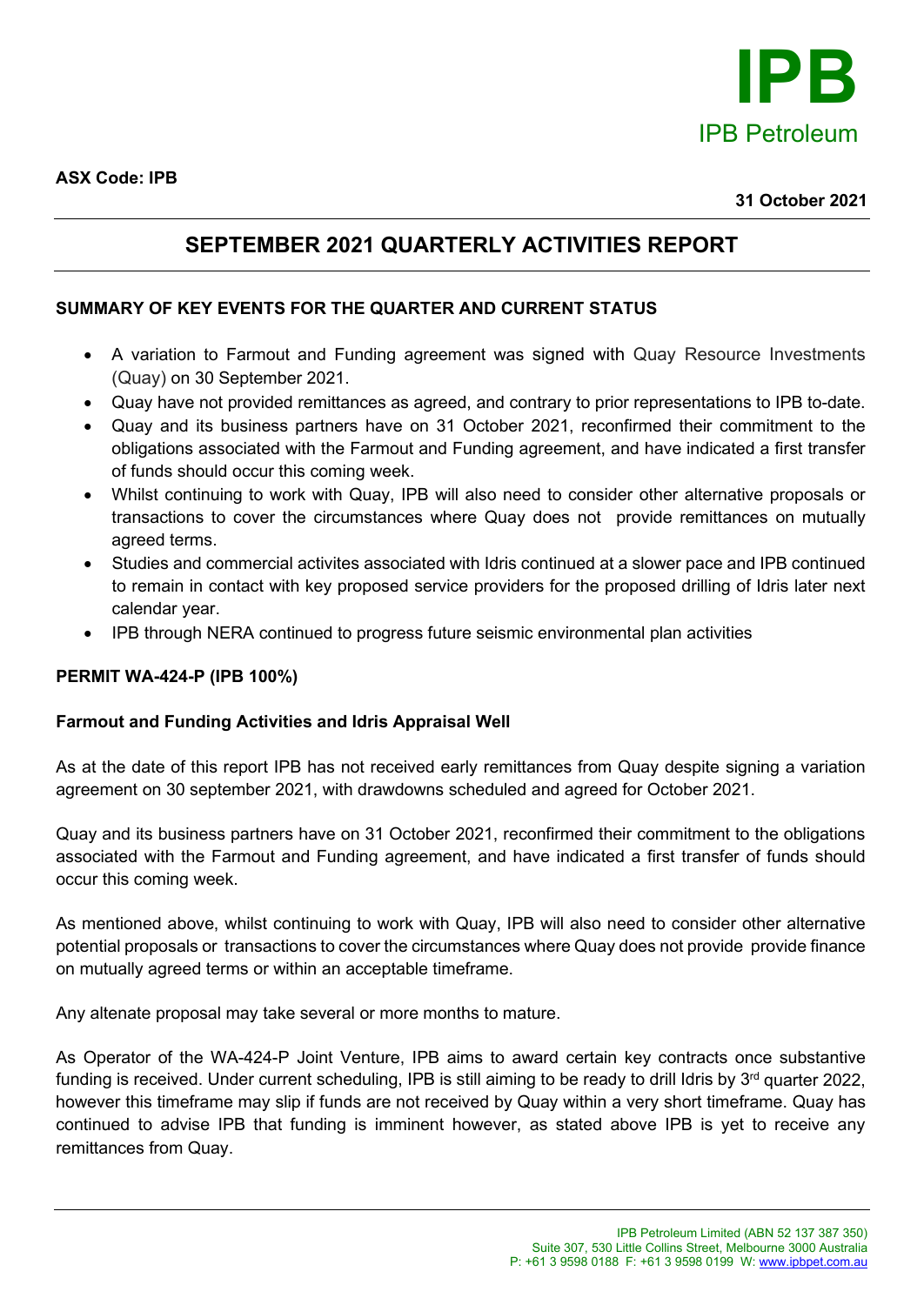

#### **Activities – Corporate and Financial**

As at the end of the Quarter, IPB Petroleum had a cash balance of approximately \$0.719 million. For further details refer to the attached Appendix 5B.

#### **Annual General Meeting Date Re-Schedule**

As different from the Annual Report, IPB's Annual General Meeting is now scheduled to be held on 9 December, at 11am Melbourne time by way of a Virtual Meeting.

#### **PERMIT HOLDINGS AND INTERESTS**

As at the end of the Quarter, and also as at the date of this report, the Company held an interest in the Browse Basin exploration permit **WA-424-P** (IPB 100% and Operator)**.**



**Location Map : IPB Exploration Permit WA-424-P – Browse Basin**

For further information contact Brendan Brown, Managing Director +61 3 9598 0188 or [admin@ipbpet.com.au](mailto:admin@ipbpet.com.au)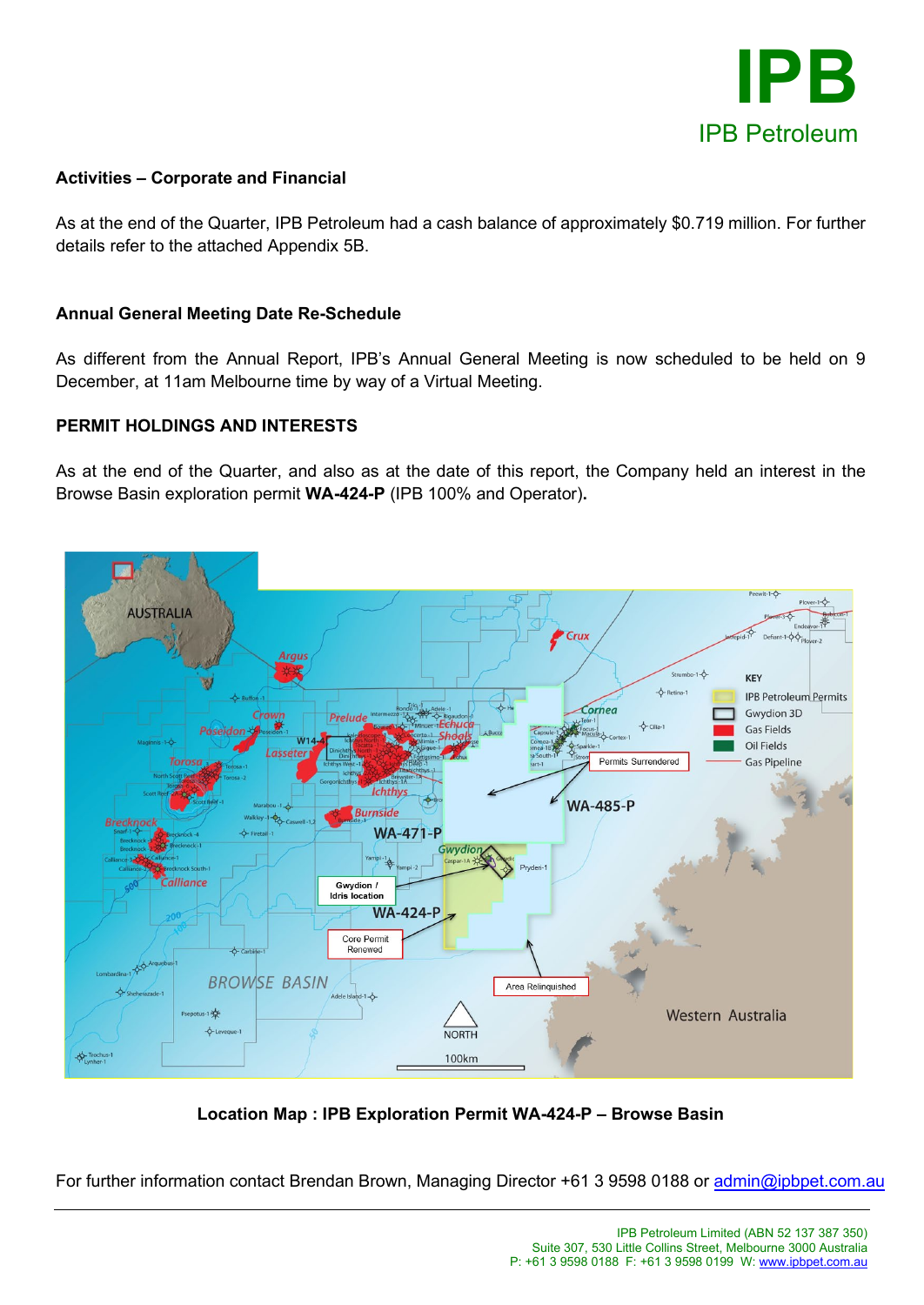### **Appendix 5B**

## **Mining exploration entity or oil and gas exploration entity quarterly cash flow report**

Name of entity

IPB Petroleum Limited

ABN Cuarter ended ("current quarter")

52 137 387 350 30 Sep 2021

| <b>Consolidated statement of cash flows</b> |                                                   | <b>Current quarter</b><br>\$A'000 | Year to date<br>$(12$ months)<br>\$A'000 |
|---------------------------------------------|---------------------------------------------------|-----------------------------------|------------------------------------------|
| 1.                                          | <b>Cash flows from operating activities</b>       |                                   |                                          |
| 1.1                                         | Receipts from customers                           |                                   |                                          |
| 1.2                                         | Payments for                                      |                                   |                                          |
|                                             | exploration & evaluation (if expensed)<br>(a)     |                                   |                                          |
|                                             | development<br>(b)                                |                                   |                                          |
|                                             | production<br>(c)                                 |                                   |                                          |
|                                             | staff costs<br>(d)                                | (18)                              | (18)                                     |
|                                             | administration and corporate costs<br>(e)         | (293)                             | (293)                                    |
| 1.3                                         | Dividends received (see note 3)                   |                                   |                                          |
| 1.4                                         | Interest received                                 |                                   |                                          |
| 1.5                                         | Interest and other costs of finance paid          |                                   |                                          |
| 1.6                                         | Income taxes paid                                 |                                   |                                          |
| 1.7                                         | Government grants and tax incentives              |                                   |                                          |
| 1.8                                         | Other (provide details if material)               |                                   |                                          |
| 1.9                                         | Net cash from / (used in) operating<br>activities | (310)                             | (310)                                    |

|     |     | Cash flows from investing activities      |                  |  |
|-----|-----|-------------------------------------------|------------------|--|
| 2.1 |     | Payments to acquire:                      |                  |  |
|     | (a) | entities                                  | -                |  |
|     | (b) | tenements                                 | -                |  |
|     | (c) | property, plant and equipment             |                  |  |
|     | (d) | exploration & evaluation (if capitalised) | $^{\prime}$ 126) |  |
|     | (e) | investments                               |                  |  |
|     |     | other non-current assets                  |                  |  |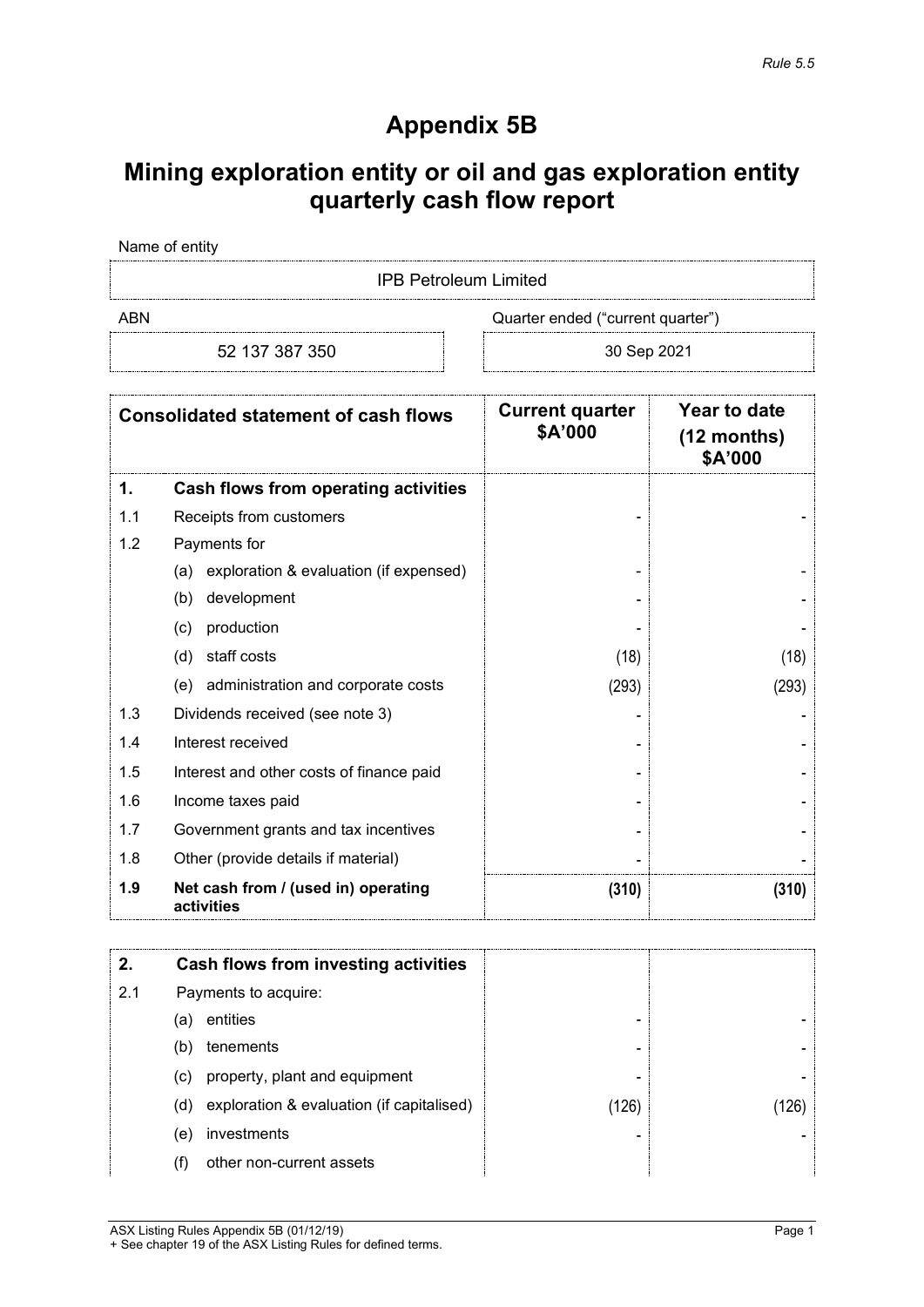|     | <b>Consolidated statement of cash flows</b>       | <b>Current quarter</b><br>\$A'000 | Year to date<br>$(12$ months)<br>\$A'000 |
|-----|---------------------------------------------------|-----------------------------------|------------------------------------------|
| 2.2 | Proceeds from the disposal of:                    |                                   |                                          |
|     | entities<br>(a)                                   |                                   |                                          |
|     | tenements<br>(b)                                  |                                   |                                          |
|     | property, plant and equipment<br>(c)              |                                   |                                          |
|     | (d)<br>investments                                |                                   |                                          |
|     | other non-current assets<br>(e)                   |                                   |                                          |
| 2.3 | Cash flows from loans to other entities           |                                   |                                          |
| 2.4 | Dividends received (see note 3)                   |                                   |                                          |
| 2.5 | Other (provide details if material)               |                                   |                                          |
| 2.6 | Net cash from / (used in) investing<br>activities | (126)                             |                                          |

| 3.   | Cash flows from financing activities                                                       |       |       |
|------|--------------------------------------------------------------------------------------------|-------|-------|
| 3.1  | Proceeds from issues of equity securities<br>(excluding convertible debt securities)       | 1,011 | 1,011 |
| 3.2  | Proceeds from issue of convertible debt<br>securities                                      |       |       |
| 3.3  | Proceeds from exercise of options                                                          |       |       |
| 3.4  | Transaction costs related to issues of equity<br>securities or convertible debt securities | (56)  | (56)  |
| 3.5  | Proceeds from borrowings                                                                   |       |       |
| 3.6  | Repayment of borrowings                                                                    |       |       |
| 3.7  | Transaction costs related to loans and<br>borrowings                                       |       |       |
| 3.8  | Dividends paid                                                                             |       |       |
| 3.9  | Other (provide details if material)                                                        |       |       |
| 3.10 | Net cash from / (used in) financing<br>activities                                          | 956   | 956   |

|     | Net increase / (decrease) in cash and<br>cash equivalents for the period |       |     |
|-----|--------------------------------------------------------------------------|-------|-----|
| 4.1 | Cash and cash equivalents at beginning of<br>period                      | 200   | 200 |
| 4.2 | Net cash from / (used in) operating<br>activities (item 1.9 above)       | (310) |     |
| 4.3 | Net cash from / (used in) investing activities<br>(item 2.6 above)       | 126   |     |
| 4.4 | Net cash from / (used in) financing activities<br>item 3.10 above)       | 956   |     |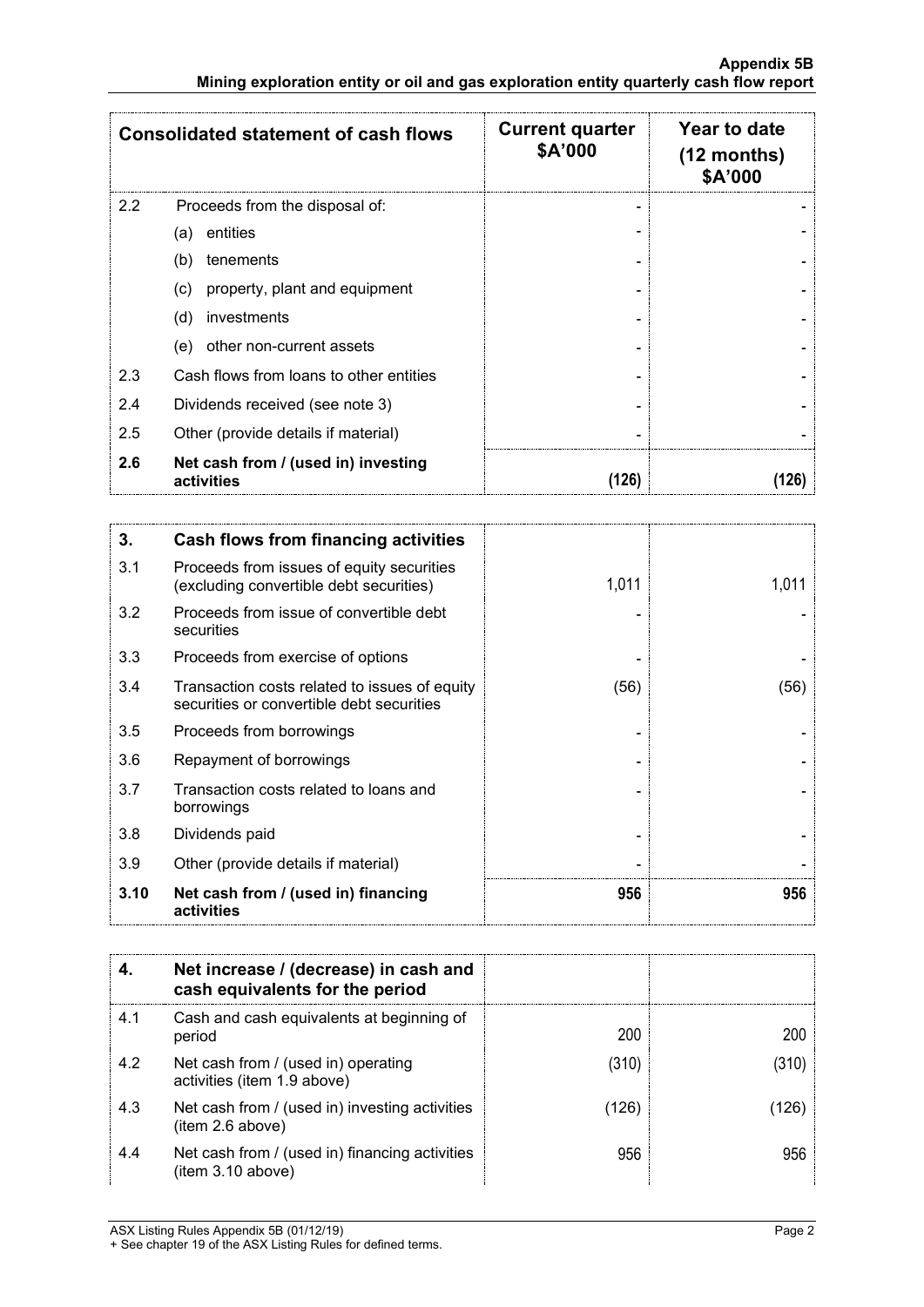| <b>Consolidated statement of cash flows</b> |                                                      | <b>Current quarter</b><br>\$A'000 | Year to date<br>$(12$ months)<br>\$A'000 |
|---------------------------------------------|------------------------------------------------------|-----------------------------------|------------------------------------------|
| 4.5                                         | Effect of movement in exchange rates on<br>cash held |                                   |                                          |
| 4.6                                         | Cash and cash equivalents at end of<br>period        |                                   |                                          |
|                                             |                                                      |                                   |                                          |

| 5.  | Reconciliation of cash and cash<br>equivalents<br>at the end of the quarter (as shown in the<br>consolidated statement of cash flows) to the<br>related items in the accounts | <b>Current quarter</b><br>\$A'000 | <b>Previous quarter</b><br>\$A'000 |
|-----|-------------------------------------------------------------------------------------------------------------------------------------------------------------------------------|-----------------------------------|------------------------------------|
| 51  | <b>Bank balances</b>                                                                                                                                                          | 719                               |                                    |
| 5.2 | Call deposits                                                                                                                                                                 |                                   |                                    |
| 5.3 | <b>Bank overdrafts</b>                                                                                                                                                        |                                   |                                    |
| 5.4 | Other (provide details)                                                                                                                                                       | -                                 |                                    |
| 5.5 | Cash and cash equivalents at end of<br>quarter (should equal item 4.6 above)                                                                                                  | 719                               |                                    |

| 6.  | Payments to related parties of the entity and their<br>associates                          | <b>Current quarter</b><br>\$A'000 |
|-----|--------------------------------------------------------------------------------------------|-----------------------------------|
| 6.1 | Aggregate amount of payments to related parties and their<br>associates included in item 1 | (18)                              |
| 6.2 | Aggregate amount of payments to related parties and their<br>associates included in item 2 |                                   |

Note: if any amounts are shown in items 6.1 or 6.2, your quarterly activity report must include a description of, and an explanation for, such payments

The Payments for items 6.1 above relate to Executive and Non-Executive Fees Paid.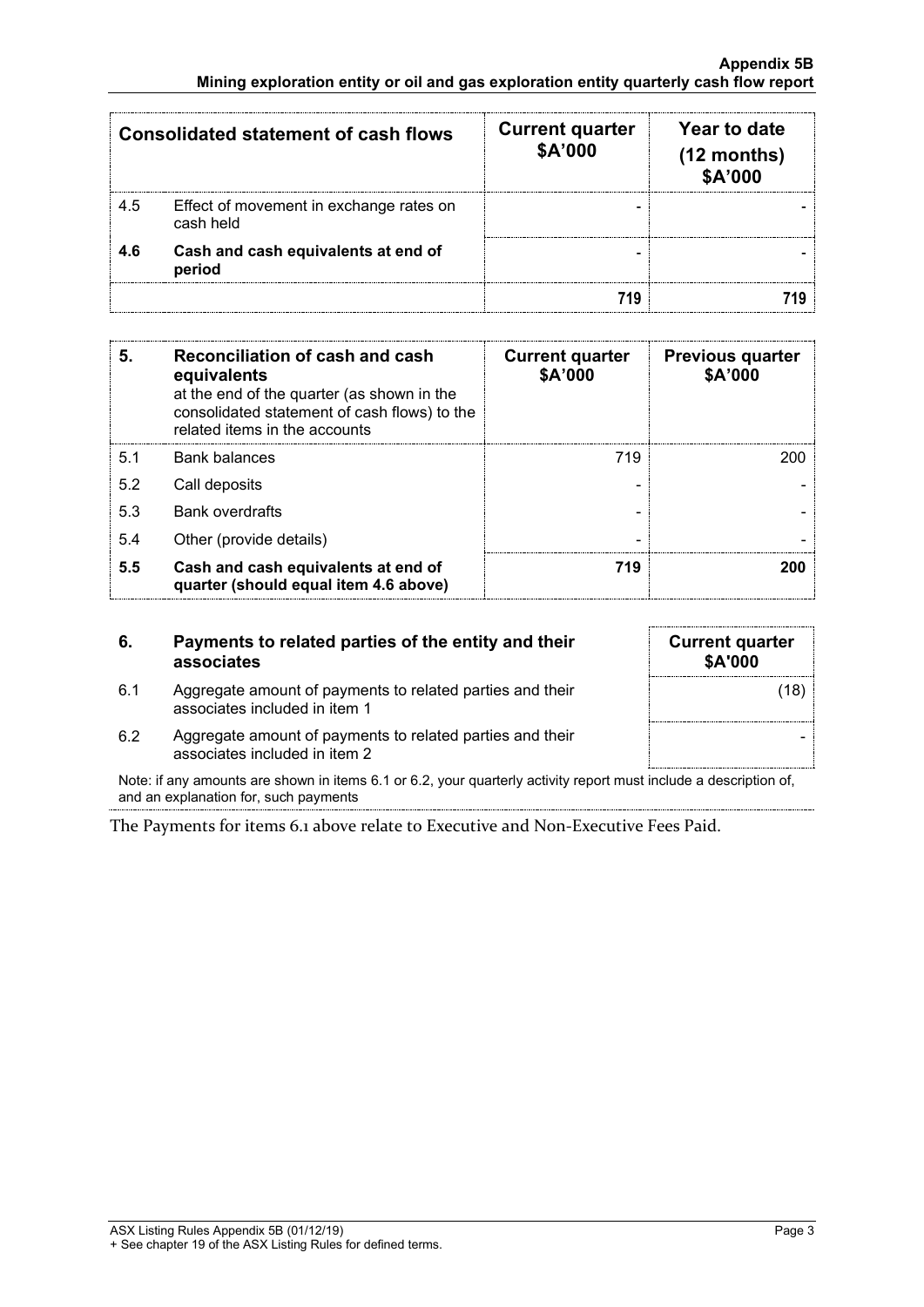- **7. Financing facilities** *Note: the term "facility' includes all forms of financing arrangements available to the entity. Add notes as necessary for an understanding of the sources of finance available to the entity.*
- 
- 7.2 Credit standby arrangements
- 7.3 Other (please specify)
- 7.4 **Total financing facilities - -**

| 7.  | <b>Financing facilities</b><br>Note: the term "facility' includes all forms of financing<br>arrangements available to the entity.<br>Add notes as necessary for an understanding of the<br>sources of finance available to the entity. | <b>Total facility</b><br>amount at quarter<br>end<br>\$A'000 | Amount drawn at<br>quarter end<br>\$A'000 |
|-----|----------------------------------------------------------------------------------------------------------------------------------------------------------------------------------------------------------------------------------------|--------------------------------------------------------------|-------------------------------------------|
| 71  | Loan facilities                                                                                                                                                                                                                        |                                                              |                                           |
| 7.2 | Credit standby arrangements                                                                                                                                                                                                            |                                                              |                                           |
| 7.3 | Other (please specify)                                                                                                                                                                                                                 |                                                              |                                           |
| 7.4 | <b>Total financing facilities</b>                                                                                                                                                                                                      |                                                              |                                           |

#### 7.5 **Unused financing facilities available at quarter end** n/a

7.6 Include in the box below a description of each facility above, including the lender, interest rate, maturity date and whether it is secured or unsecured. If any additional financing facilities have been entered into or are proposed to be entered into after quarter end, include a note providing details of those facilities as well.

| 8.  | Estimated cash available for future operating activities                     | \$A'000 |
|-----|------------------------------------------------------------------------------|---------|
| 8.1 | Net cash from / (used in) operating activities (Item 1.9)                    | (310)   |
| 8.2 | Capitalised exploration & evaluation (Item 2.1(d))                           | (126)   |
| 8.3 | Total relevant outgoings (Item $8.1 +$ Item $8.2$ )                          | (436)   |
| 8.4 | Cash and cash equivalents at quarter end (Item 4.6)                          | 719     |
| 8.5 | Unused finance facilities available at quarter end (Item 7.5)                |         |
| 8.6 | Total available funding (Item $8.4 +$ Item $8.5$ )                           | 719     |
| 8.7 | Estimated quarters of funding available (Item 8.6 divided by<br>Item $8.3$ ) | 1.6     |

#### 8.8 If Item 8.7 is less than 2 quarters, please provide answers to the following questions:

1. Does the entity expect that it will continue to have the current level of net operating cash flows for the time being and, if not, why not?

Answer: No there was a higher than normal net operating cash outflows for the September Quarter related to well planning and other historical administrative costs

2. Has the entity taken any steps, or does it propose to take any steps, to raise further cash to fund its operations and, if so, what are those steps and how likely does it believe that they will be successful?

|    | Answer: The entity has an executed Farmout and funding Agreement – payments have<br>been delayed but the Company has been advised that this should be forthcoming in<br>the current December Quarter |
|----|------------------------------------------------------------------------------------------------------------------------------------------------------------------------------------------------------|
| 3. | Does the entity expect to be able to continue its operations and to meet its business<br>objectives and, if so, on what basis?                                                                       |